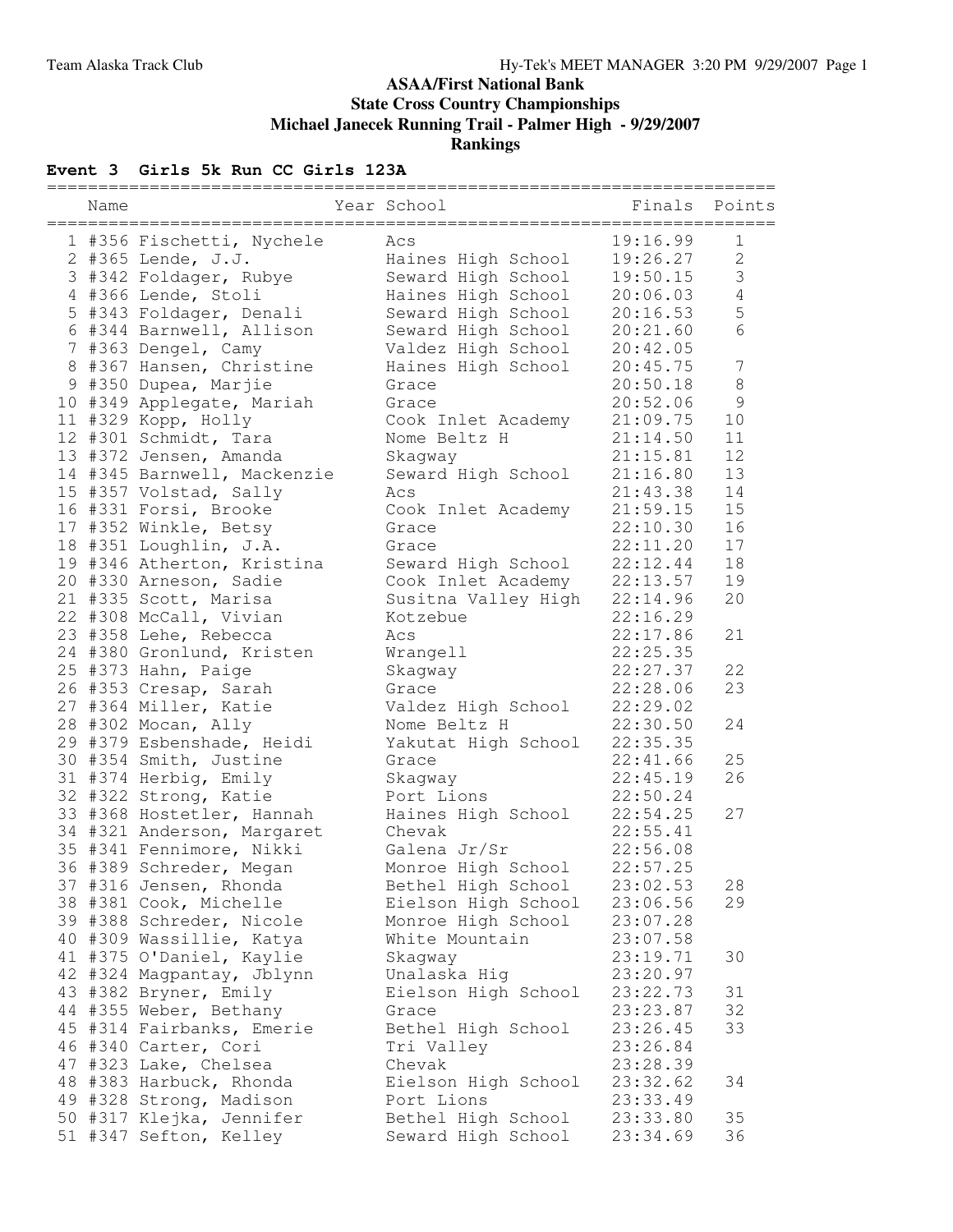### **ASAA/First National Bank**

**State Cross Country Championships**

**Michael Janecek Running Trail - Palmer High - 9/29/2007**

**Rankings**

### **....Event 3 Girls 5k Run CC Girls 123A**

|           | 52 #325 Cierra, Robustellin<br>1311 Freytag, Hazel Unalakleet 23:37.90<br>54 #377 Surdyk, Kaitlyn Skagway 23:41.83<br>55 #390 Heater, Hillary Monroe High School 23:55.05<br>56 #303 Mocan, Theresa Nome Beltz H 23:55.41 | Port Lions            |                                                                                                                                                                                                                                                 |   |   |    | 23:37.90 |     |     |    |  |
|-----------|---------------------------------------------------------------------------------------------------------------------------------------------------------------------------------------------------------------------------|-----------------------|-------------------------------------------------------------------------------------------------------------------------------------------------------------------------------------------------------------------------------------------------|---|---|----|----------|-----|-----|----|--|
|           |                                                                                                                                                                                                                           |                       |                                                                                                                                                                                                                                                 |   |   |    |          | 37  |     |    |  |
|           |                                                                                                                                                                                                                           |                       |                                                                                                                                                                                                                                                 |   |   |    |          | 38  |     |    |  |
|           | 57 #369 Lemieux, Jolene Haines High School 24:07.54                                                                                                                                                                       |                       | Nome Beltz H 23:55.41                                                                                                                                                                                                                           |   |   |    |          | 39  |     |    |  |
|           |                                                                                                                                                                                                                           |                       |                                                                                                                                                                                                                                                 |   |   |    |          | 40  |     |    |  |
|           | 58 #336 Evans, Ashley Susitna Valley High 24:08.60<br>59 #319 Forbes, Lauren Bethel High School 24:09.97                                                                                                                  |                       |                                                                                                                                                                                                                                                 |   |   |    |          | 41  |     |    |  |
|           | 60 #304 Horner, Richelle                                                                                                                                                                                                  |                       |                                                                                                                                                                                                                                                 |   |   |    |          | 42  |     |    |  |
|           |                                                                                                                                                                                                                           | Nome Beltz H 24:13.82 |                                                                                                                                                                                                                                                 |   |   |    |          |     |     |    |  |
|           |                                                                                                                                                                                                                           |                       |                                                                                                                                                                                                                                                 |   |   |    |          |     |     |    |  |
|           |                                                                                                                                                                                                                           |                       |                                                                                                                                                                                                                                                 |   |   |    |          |     |     |    |  |
|           |                                                                                                                                                                                                                           |                       |                                                                                                                                                                                                                                                 |   |   |    |          |     |     |    |  |
|           |                                                                                                                                                                                                                           |                       |                                                                                                                                                                                                                                                 |   |   |    |          |     |     |    |  |
|           |                                                                                                                                                                                                                           |                       |                                                                                                                                                                                                                                                 |   |   |    |          |     |     |    |  |
|           |                                                                                                                                                                                                                           |                       | 61 #326 Tomaganuk, Marissa<br>62 #384 Williams, Tymber<br>63 #370 Visscher, Teslyn<br>64 #318 Chavez, Charmae<br>65 #327 Carlos, Whitney<br>65 #327 Carlos, Whitney<br>66 #332 Brush, Kelsey<br>67 #306 Bauman, Rachael<br>67 #306 Bauman, Rac  |   |   |    |          |     |     |    |  |
|           |                                                                                                                                                                                                                           |                       |                                                                                                                                                                                                                                                 |   |   |    |          | 48  |     |    |  |
|           |                                                                                                                                                                                                                           |                       |                                                                                                                                                                                                                                                 |   |   |    |          |     |     |    |  |
|           | 70 #393 Swanson, Brandi Hutchison                                                                                                                                                                                         |                       |                                                                                                                                                                                                                                                 |   |   |    | 24:33.12 |     |     |    |  |
|           | 71 #392 Pelto, Allie belta High School 24:33.39                                                                                                                                                                           |                       |                                                                                                                                                                                                                                                 |   |   |    |          |     |     |    |  |
|           |                                                                                                                                                                                                                           |                       |                                                                                                                                                                                                                                                 |   |   |    | 24:34.28 | 49  |     |    |  |
|           | 72 #305 Lammer, Renee Mome Beltz H 24:34.28<br>73 #385 Vanderbunt, Britney Eielson High School 24:35.13                                                                                                                   |                       |                                                                                                                                                                                                                                                 |   |   |    |          | 50  |     |    |  |
|           | 74 #359 Thompson, Krystal Acs                                                                                                                                                                                             |                       |                                                                                                                                                                                                                                                 |   |   |    | 24:36.90 | 51  |     |    |  |
|           |                                                                                                                                                                                                                           |                       |                                                                                                                                                                                                                                                 |   |   |    |          | 52  |     |    |  |
|           |                                                                                                                                                                                                                           |                       | 75 #360 Bowden, Danielle<br>75 #360 Bowden, Danielle<br>76 #387 LaFave, Kirstin<br>77 #310 Atoruk, Marissa<br>78 #333 Domke, Hilary<br>79 #386 Hoernes, Bethanne<br>79 #386 Hoernes, Bethanne<br>80 #371 Daly, Fran<br>80 #371 Daly, Fran<br>81 |   |   |    |          | 53  |     |    |  |
|           |                                                                                                                                                                                                                           |                       |                                                                                                                                                                                                                                                 |   |   |    |          |     |     |    |  |
|           |                                                                                                                                                                                                                           |                       |                                                                                                                                                                                                                                                 |   |   |    |          | 54  |     |    |  |
|           |                                                                                                                                                                                                                           |                       |                                                                                                                                                                                                                                                 |   |   |    |          | 55  |     |    |  |
|           |                                                                                                                                                                                                                           |                       |                                                                                                                                                                                                                                                 |   |   |    |          | 56  |     |    |  |
|           |                                                                                                                                                                                                                           |                       |                                                                                                                                                                                                                                                 |   |   |    |          |     |     |    |  |
|           | 82 #313 Morris, Lilsia                                                                                                                                                                                                    |                       | 24:55.86<br>Noorvik                                                                                                                                                                                                                             |   |   |    | 24:56.28 |     |     |    |  |
|           | 83 #320 Klejka, Jessica bethel High School 25:01.87                                                                                                                                                                       |                       |                                                                                                                                                                                                                                                 |   |   |    |          | 57  |     |    |  |
|           |                                                                                                                                                                                                                           |                       |                                                                                                                                                                                                                                                 |   |   |    |          | 58  |     |    |  |
|           | 84 #337 Timmers, Kristjana Susitna Valley High 25:03.81<br>85 #376 Hahn, Cierra Skagway 25:56.11                                                                                                                          |                       |                                                                                                                                                                                                                                                 |   |   |    |          | 59  |     |    |  |
|           | 86 #361 Miller, Katie                                                                                                                                                                                                     | Acs                   |                                                                                                                                                                                                                                                 |   |   |    | 26:19.65 | 60  |     |    |  |
|           |                                                                                                                                                                                                                           |                       |                                                                                                                                                                                                                                                 |   |   |    |          | 61  |     |    |  |
|           | % 4362 Thibodeaux, Briana<br>87 #362 Thibodeaux, Briana<br>88 #348 Johnson, Samara<br>89 #339 Matthews, Teslin<br>90 #338 Langham, Brittany<br>81 Susitna Valley High 27:26.88                                            |                       |                                                                                                                                                                                                                                                 |   |   |    |          | 62  |     |    |  |
|           |                                                                                                                                                                                                                           |                       |                                                                                                                                                                                                                                                 |   |   |    |          | 63  |     |    |  |
|           |                                                                                                                                                                                                                           |                       |                                                                                                                                                                                                                                                 |   |   |    |          | 64  |     |    |  |
|           |                                                                                                                                                                                                                           |                       | Team Scores                                                                                                                                                                                                                                     |   |   |    |          |     |     |    |  |
| Rank Team |                                                                                                                                                                                                                           | Total                 | $\perp$                                                                                                                                                                                                                                         | 2 | З |    | 5        | * 6 | * 7 | *8 |  |
|           | 1 Seward High School<br>Total Time:<br>1:43:57.52<br>20:47.51<br>Average:                                                                                                                                                 | 45                    | 3                                                                                                                                                                                                                                               | 5 | 6 | 13 | 18       | 36  | 62  |    |  |